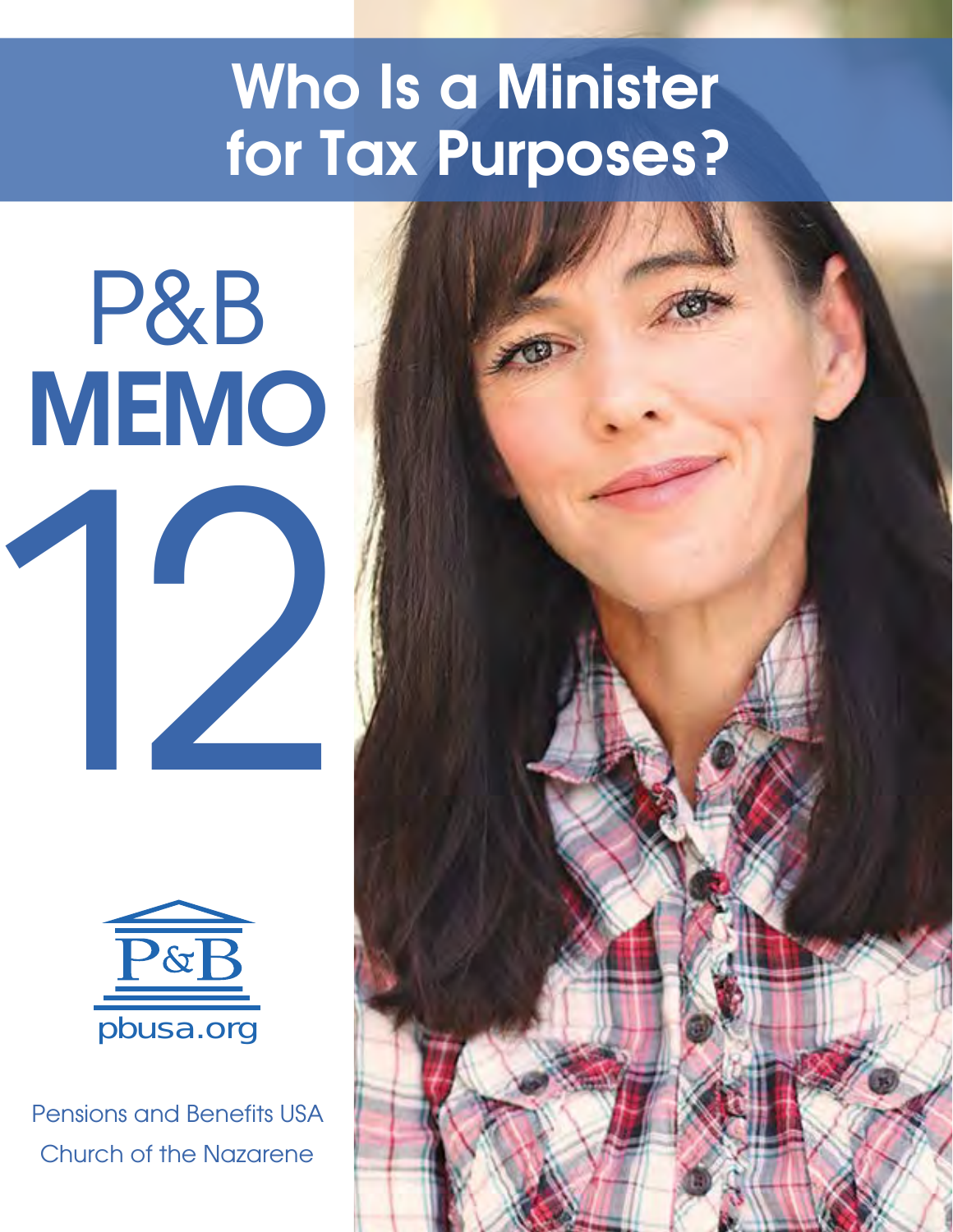Who is a minister for tax purposes? The answer is important<br>because it affects how an individual reports compensation a<br>pays taxes. The United States government has created tax la because it affects how an individual reports compensation and pays taxes. The United States government has created tax laws that are specifically applicable to ministers, making them:

- Eligible for special housing arrangements, such as a minister's housing allowance or exclusion from income of the fair rental value of a parsonage;
- Self-employed for Social Security purposes for ministerial income;
- Exempt from federal income tax withholding; and
- Required to make quarterly estimated tax payments, unless they elect voluntary withholding.

(See Memo #1: *Housing for Your Pastor: Parsonage or Housing Allowance?*; Memo #3: *Tax and Reporting Procedures for Congregations*; and Memo #13: *The Minister's Housing Allowance*.)

The Church of the Nazarene has several different designations of ministry which are determined on the basis of criteria such as experience, training, and calling. However, not everyone who might be recognized as a minister would be considered as such by the tax laws. Let's begin our review of this topic by examining just who the IRS and tax courts consider to be a minister. Then we'll explore standards the Church of the Nazarene requires of those to whom it grants authority to perform the recognized duties of a minister.

### See:

Memo #1: *Housing for Your Pastor: Parsonage or Housing Allowance?*



Memo #3: *Tax and Reporting Procedures for Congregations*

Memo #13: *The Minister's Housing Allowance.*

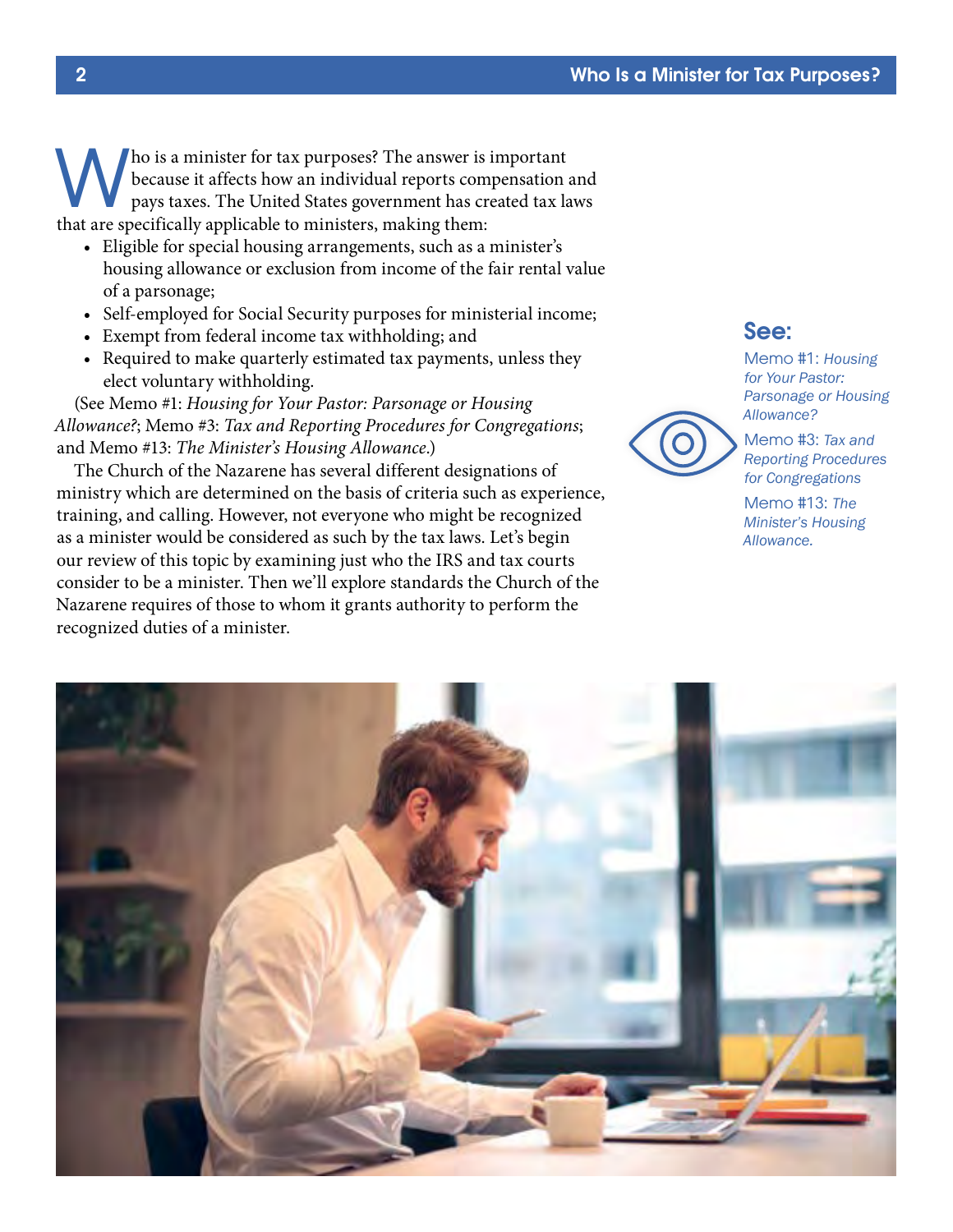### The IRS Definition

The Internal Revenue Service uses the term "Minister of the Gospel" and, in the income tax regulations, elaborates that a minister is one who is "duly ordained, licensed, or commissioned" and who performs service in the exercise of his or her ministry. This includes the ministration of sacerdotal functions, the conduct of religious worship, and the control, conduct, and maintenance of religious organizations (including integral agencies) under the authority of a church denomination. According to Income Tax Regulations, "the following rules are applicable in determining whether services performed by a minister are performed in the exercise of his or her ministry" and whether his or her activity and role are recognized as that of a minister by the IRS:

- i. Whether service performed by a minister constitutes the conduct of religious worship or the ministration of sacerdotal functions depends on the tenets and practices of the particular religious body constituting his church or church denomination.
- ii. Service performed by a minister in the control, conduct, and maintenance of a religious organization relates to directing, managing, or promoting the activities of such organization.
- iii. If a minister is performing service in the conduct of religious worship or the ministration of sacerdotal functions, such service is in the exercise of his ministry whether or not it is performed for a religious organization.
- iv. If a minister is performing service for an organization which is operated as an integral agency of a religious organization under the authority of a religious body constituting a church or church denomination, all service performed by the minister in the conduct of religious worship, in the ministration of sacerdotal functions, or in the control, conduct, and maintenance of such organization is in the exercise of his ministry. [An "integral agency" for the Church of the Nazarene would be any of the liberal arts colleges, Bible college, the seminary, the Global Ministry Center, or The Foundry (formerly NPH).]
- v. If a minister, pursuant to an assignment or designation by a religious body constituting his church, performs service for an organization which is neither a religious organization nor operated as an integral agency of a religious organization, all service performed by him, even though such service may not involve the conduct of religious worship or the ministration of sacerdotal functions, is in the exercise of his ministry.

#### Remember!



IRS regulations require that ministers be "duly ordained, licensed, or commissioned" and perform certain duties in the exercise of ministry.

#### Remember!

An "integral agency" as described in IRS rules would include the Nazarene liberal arts colleges, the Bible college, the seminary, the Global Ministry Center, and The Foundry.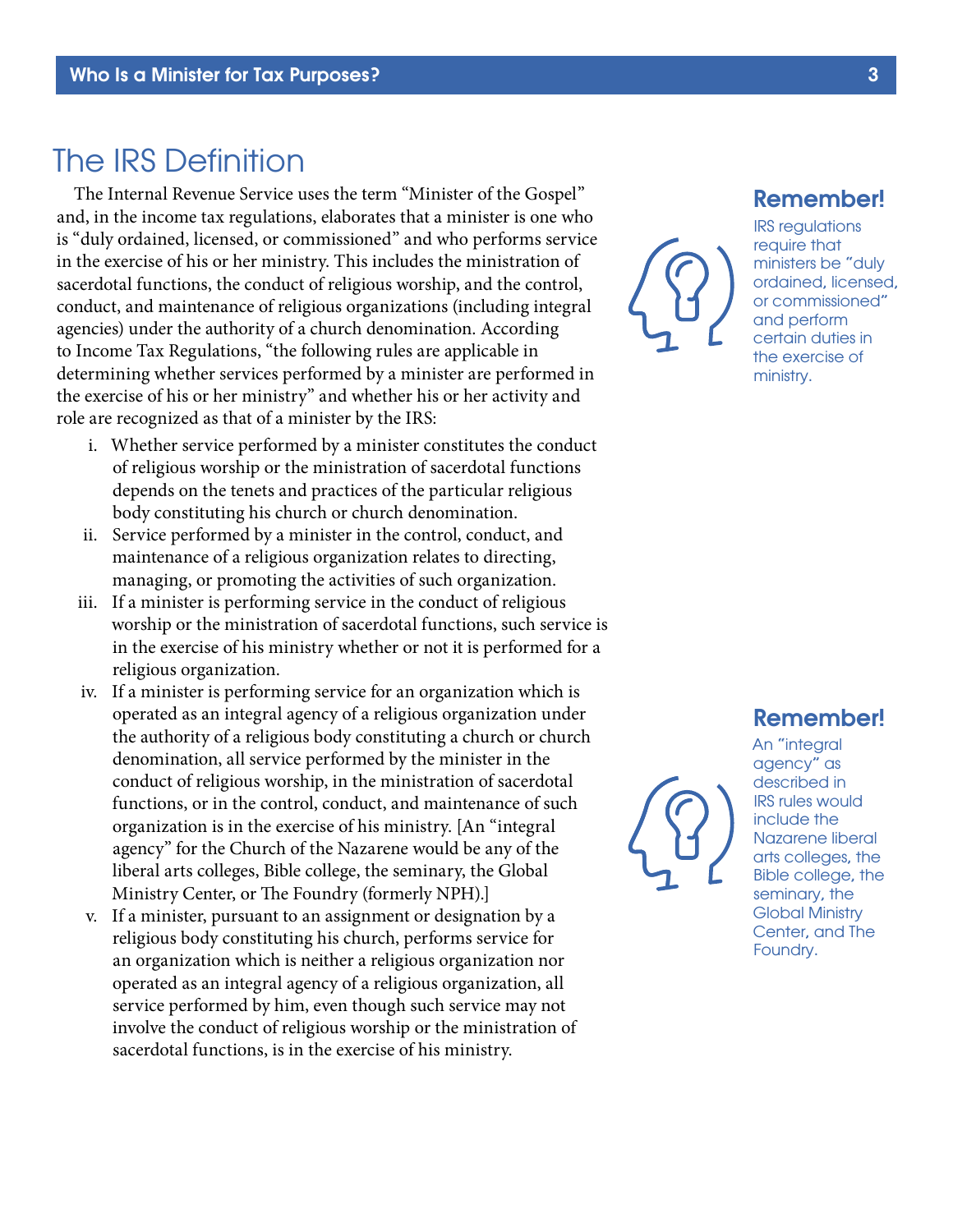# Nazarene Ministerial Classifications

The various classifications by the Church of the Nazarene about which questions are raised are discussed below. These descriptive summaries are not intended to be final, official definitions, but are offered simply as general information.

#### The Local Minister (Local License)

The *Manual* states that the local minister "is a lay member of the Church of the Nazarene" whom the local church has licensed for ministry under the direction of the pastor (531). The local minister is not eligible to administer the sacraments of baptism and the Lord's Supper, and shall not officiate at marriages (531.7). Therefore, it is not possible to identify the local minister as a ministerial employee for tax purposes.

#### The Licensed Minister (District License)

A licensed minister is one whose ministerial calling and gifts have been formally recognized by the district assembly through the granting of a ministerial license. The district license authorizes and appoints the minister to a larger sphere of service and to greater rights and responsibilities than those pertaining to a local minister, normally as a step toward ordination as an elder or a deacon. Granting of the district license acknowledges a call to a lifetime of ministry and the fulfillment of other requirements outlined in the *Manual* (532ff).

Licensed ministers shall be vested with authority to preach the Word and/or to use their gifts and graces in various ministries to the Body of Christ. In addition, provided they serve in an assigned ministry recognized by the district on which they hold their ministerial membership, licensed ministers shall also be vested with authority to administer the sacraments of baptism and the Lord's Supper in their own congregations, and to officiate at marriages where the laws of the state do not prohibit (532.7).

#### The Deacon

The deacon is one who has been ordained to that order, has completed the course of study, and has completed a specified period of assigned ministry. The deacon acknowledges a specific call to lifetime ministry, yet does not witness to a specific call to preach (533.1). The deacon has the authority to administer the sacraments and, on occasion, to conduct worship and to preach (533.2).



#### Caution!

The minister who has only a local license does not qualify as a minister for tax purposes.

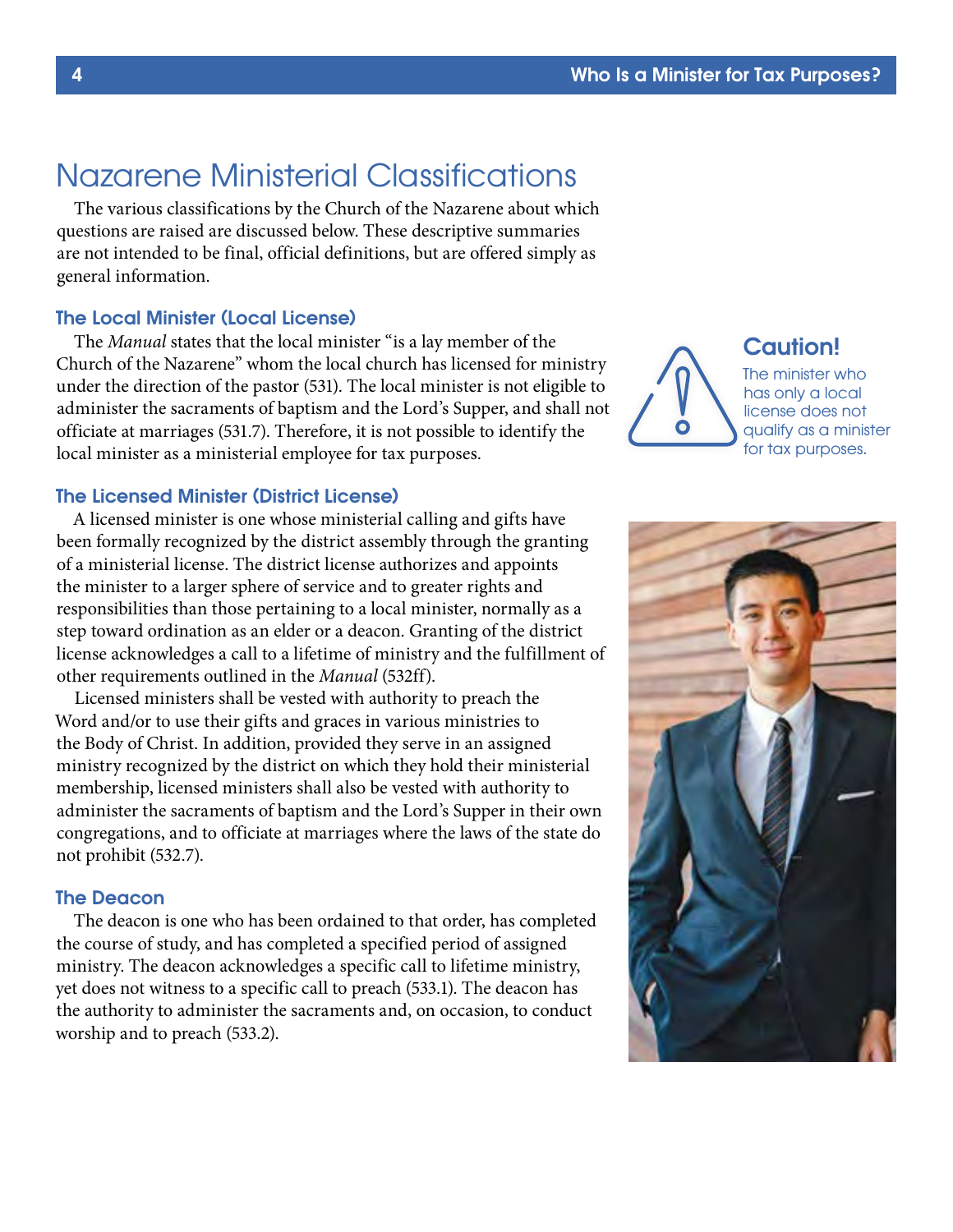#### The Elder

The elder is one who has been ordained to that order, has completed the course of study, and has completed a specified period of assigned ministry. The elder is vested with the authority of administering the sacraments, conducting worship, and preaching the Word (543.3).

### How the Courts Have Ruled

Court action in 1989 established five factors when determining whether one is a minister for tax purposes.

- 1. Does the individual administer the sacraments?
- 2. Does the individual conduct worship services?
- 3. Does the individual perform services in the "control, conduct, or maintenance of a religious organization" under the authority of a church denomination or religious denomination?
- 4. Is the individual "ordained, commissioned, or licensed"?
- 5. Is the individual considered a spiritual leader by his or her religious body?

If you meet some but not all of these factors, the IRS may or may not consider you a minister. Under the 1989 tax court case, not all factors had to be satisfied. It should be noted that only factor four—that one be "licensed, ordained, or commissioned"—needs to be present in every case. The more of the remaining criteria that one can meet, the more likely one is to fulfill the definition of "minister of the Gospel."

Some more recent court cases and an IRS Private Letter Ruling have required that all factors be satisfied. Nevertheless, according to leading church law experts, the 1989 case is still viable precedent.

Additionally, the tax court has not recognized persons as ministers for tax purposes solely on the basis that they were licensed in order to gain tax benefits. In other words, if one seeks a district license or ordination simply to gain tax benefits rather than the rights and privileges associated with it, then the IRS likely would not view that individual as a minister for tax purposes.

Caution! No one can qualify as a ministerial employee for tax purposes if he or she is not at least district-licensed, ordained, or

commissioned.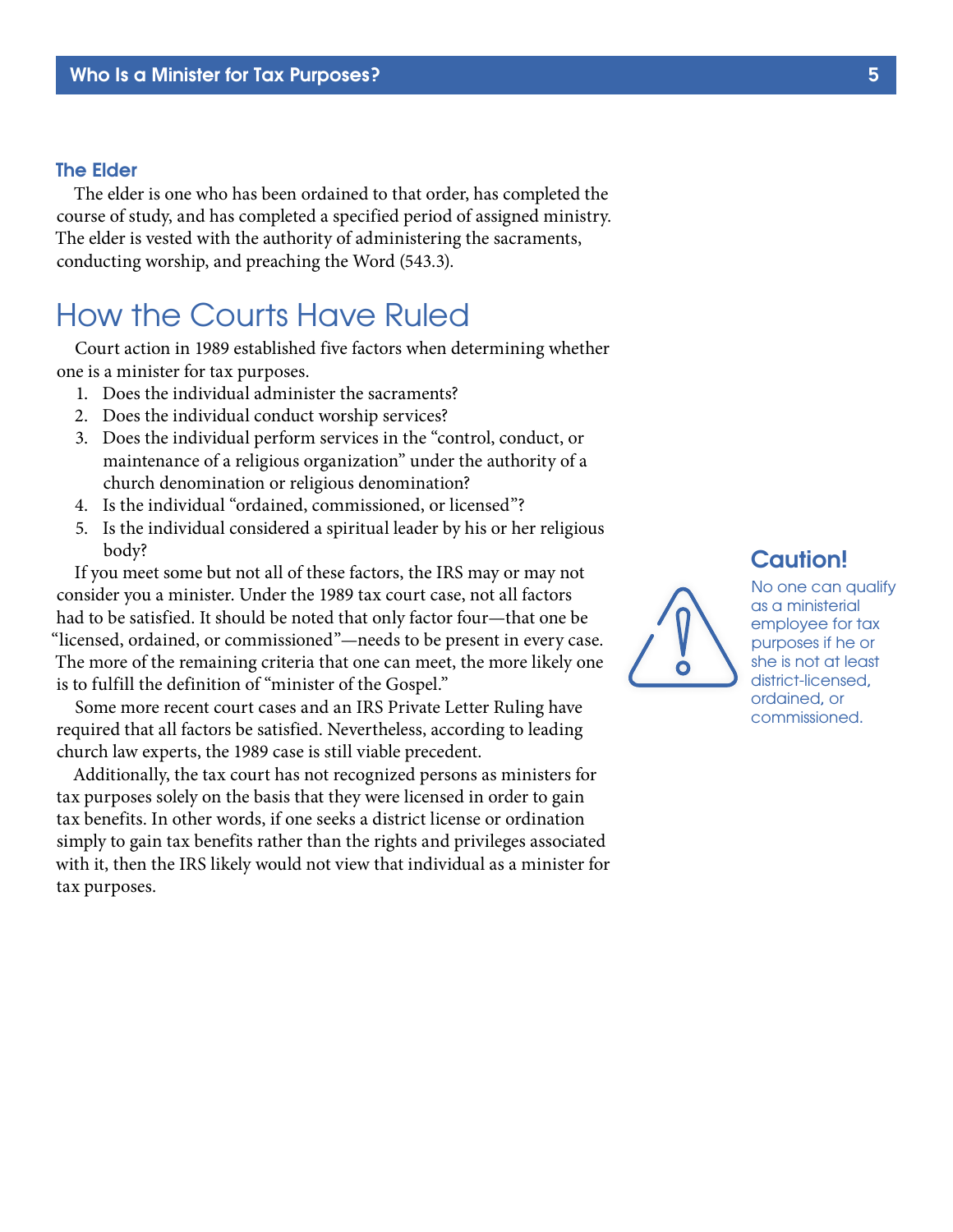# How the Rules Are Applied

Generally, there are two qualifications for recognition as a minister for tax purposes: (1) a proper credentialing which gives one the ability to perform certain services in the exercise of ministry; and (2) the actual performance of services in the exercise of the individual's ministry.

First of all, the individual must be recognized by the denomination as one authorized to do the work of ministry (preach the Word, conduct worship, administer the sacraments, perform marriages). The IRS and the tax courts would understand this to be one duly ordained, licensed, or commissioned. For the individual in the Church of the Nazarene, this means being licensed at the district level, since at the local level, the individual is viewed as a lay minister and is not yet authorized to administer the sacraments.

Second, the minister must perform tasks which qualify him or her for tax benefits (conduct worship; preach the Word; administer the sacraments; direct, manage, or promote in order to maintain the religious organization; work in an integral agency of the denomination to control, direct, or manage that institution; or be assigned by the denomination to a specific task).

### Some Examples

The following brief examples may be helpful as general applications:

- *Example 1:* Alfred is ordained and pastors First Church. He conducts worship and administers the sacraments. Alfred is a minister for tax purposes.
- *Example 2:* Brenda is district-licensed and pastors First Church. Brenda conducts worship and administers the sacraments. Brenda is a minister for tax purposes.
- *Example 3:* Clarke is locally licensed and pastors First Church. Clarke conducts worship, yet may not administer the sacraments. Clarke is not a minister for tax purposes.
- *Example 4:* Dan is district-licensed and is an associate pastor at First Church. He occasionally conducts worship and administers the sacraments. Dan is a minister for tax purposes.
- *Example 5:* Edward has no credential or license and is an associate pastor at First Church. Edward occasionally conducts worship. Edward is not a minister for tax purposes.





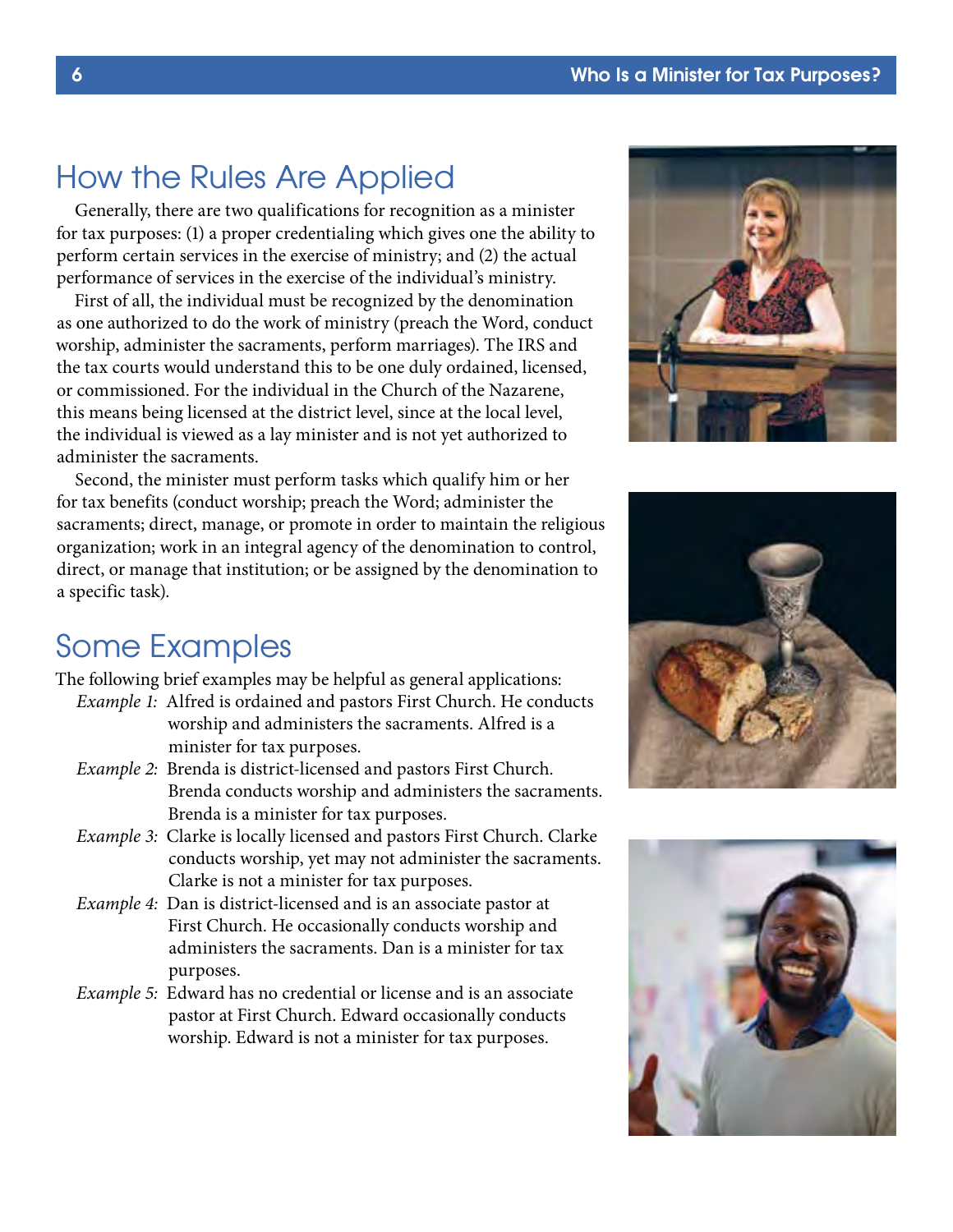- *Example 6:* Frank is ordained and maintains the buildings and grounds at First Church. Frank never conducts worship or administers the sacraments as an employee of First Church. Frank is not a minister for tax purposes for services performed for First Church.
- *Example 7:* Gail is district-licensed and works for an agency of the denomination in an administrative role. Gail is a minister for tax purposes.
- *Example 8:* Hugh is ordained and teaches at a Nazarene college. Hugh is a minister for tax purposes.
- *Example 9:* Bob is ordained and retired from full-time ministry. For certain benefits paid to him by his denomination for his service as a minister, he is considered a minister for tax purposes.
- *Example 10:* Jacob is a registered or commissioned minister of music or song evangelist. Jacob is not a minister for tax purposes unless he also holds a district minister's license or is ordained as a deacon or elder.

### Finally…

God's call to service in the lives of men and women is unique. The Church recognizes this, as does the federal government. Seeking to better understand and follow the tax laws that apply to clergy can have many benefits, including keeping you out of trouble with the IRS.



### Remember!

A minister, for tax purposes, must have proper credentialing and must actually perform certain ministerial duties.